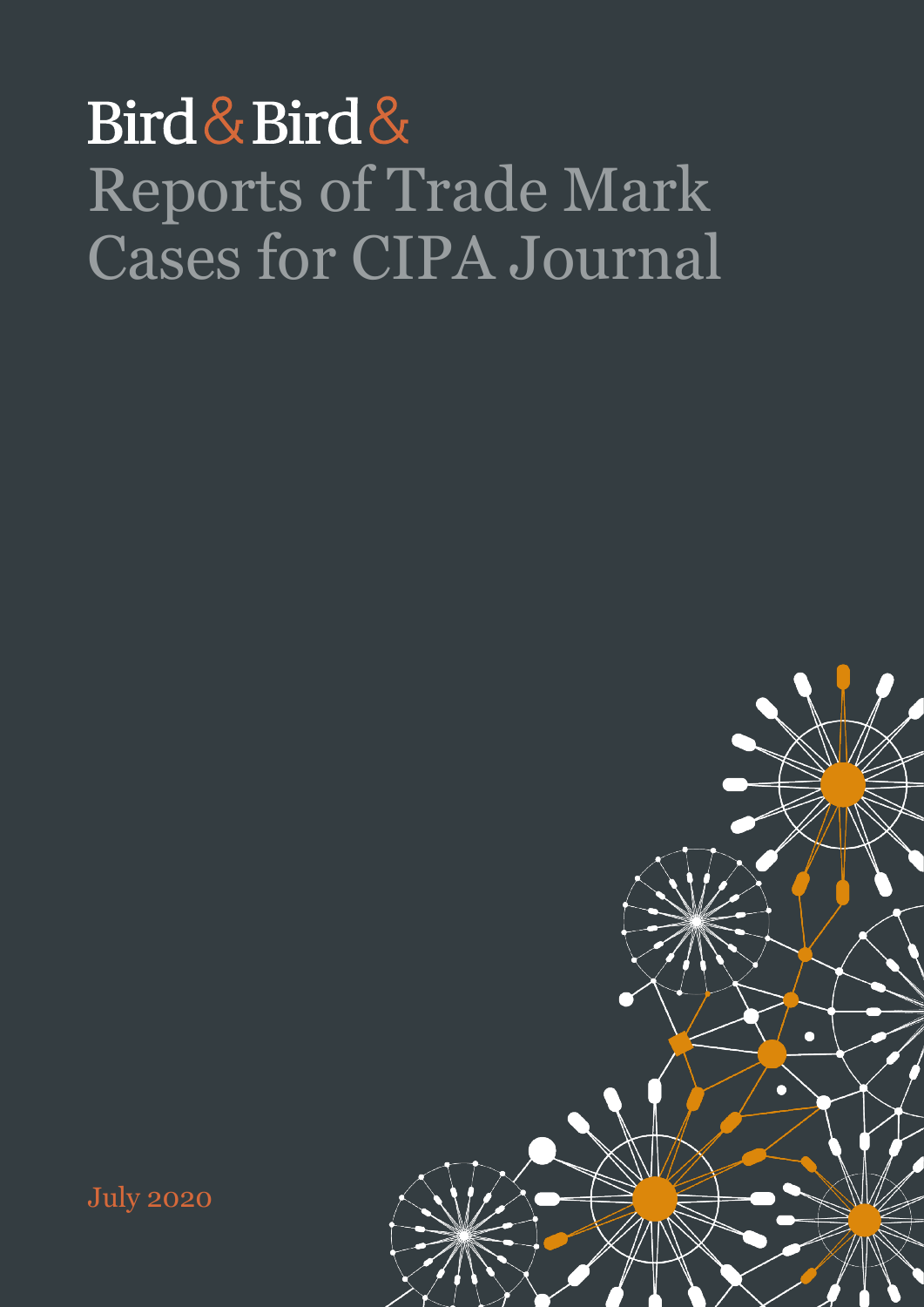# Trade mark decisions

## Decisions of the General Court (GC) and Court of Justice (CJ)

#### Ref no. Application (and where applicable, earlier mark)

## GC **T**‑**341/19**

## **T**‑**342/19**

*Martínez Albainox SL v EUIPO; Taser International, Inc.*

28 May 2020 Reg 2017/1001

**Reported by:** *Adeena Wells*



- hand tools and implements (hand operated); cutlery; side arms; penknives, expressly not including shaving razors, shaving knives and shaving utensils (8)
- goods of leather and imitations of leather; purses; umbrellas (18)
- clothing, footwear, headgear (25)

## **TASER**

mark)

- apparatus for recording video, video cameras; motion picture films; handheld devices; electronic modules for installation on or in weapons  $(q)$
- firearms; ammunition and projectiles, weapons, weapon apparatus and installations; non-lethal electronic weapons  $(13)$
- provision of training (41)
- security services for the
- protection of property and individuals (45)

## Comment

In two applications for declarations of invalidity under article 60(1)(a), read in conjunction with articles 8(1)(b) and 8(5), the GC upheld the BoA's decisions that the later device mark registrations were invalid.

The BoA correctly found that there was a likelihood of confusion on the part of law enforcement authorities and private security services, in relation to 'side arms' and 'pen knives', being non-explosive weapons worn on the body, and the goods in class 13 of the earlier mark.

When considering reputation, the GC noted that the relevant public did not have to be comprised of those who were likely to use both sets of goods covered by the relevant marks: it was sufficient that the public might call to mind the earlier mark when they were presented with goods under the contested mark.

The marks were highly similar. The earlier mark was also held to possess a high degree of distinctive character and a reputation going beyond its specialist public in light of numerous articles in the general press and dictionary definitions (which also indicated that the word was a registered trade mark). The requisite link was therefore established and the findings of invalidity, in respect of the remaining goods covered by the contested marks, were upheld.

Ref no. Application (and where applicable, earlier

GC

## **T-681/18**

*ZAO Korporaciya "Masternet" v EUIPO; Stayer Ibérica*

28 May 2020 Reg 207/2009

**Reported by:**

*Theo Cooper*



 hand held abrasive items (wheels and grinding wheels) (8)

The GC upheld the BoA's decision not to revoke the registration for lack of genuine use pursuant to articles 15(1) and  $51(1)(a)$ .

Comment

The applicant submitted that there were two categories of grinding wheels: those to be inserted into 'power tools' and therefore within class 7 and those to be inserted into 'hand-operated tools' and therefore within class 8. Since none of the proprietor's evidence proved use in relation to class 8 goods, the mark should be revoked.

The BoA had been correct to find that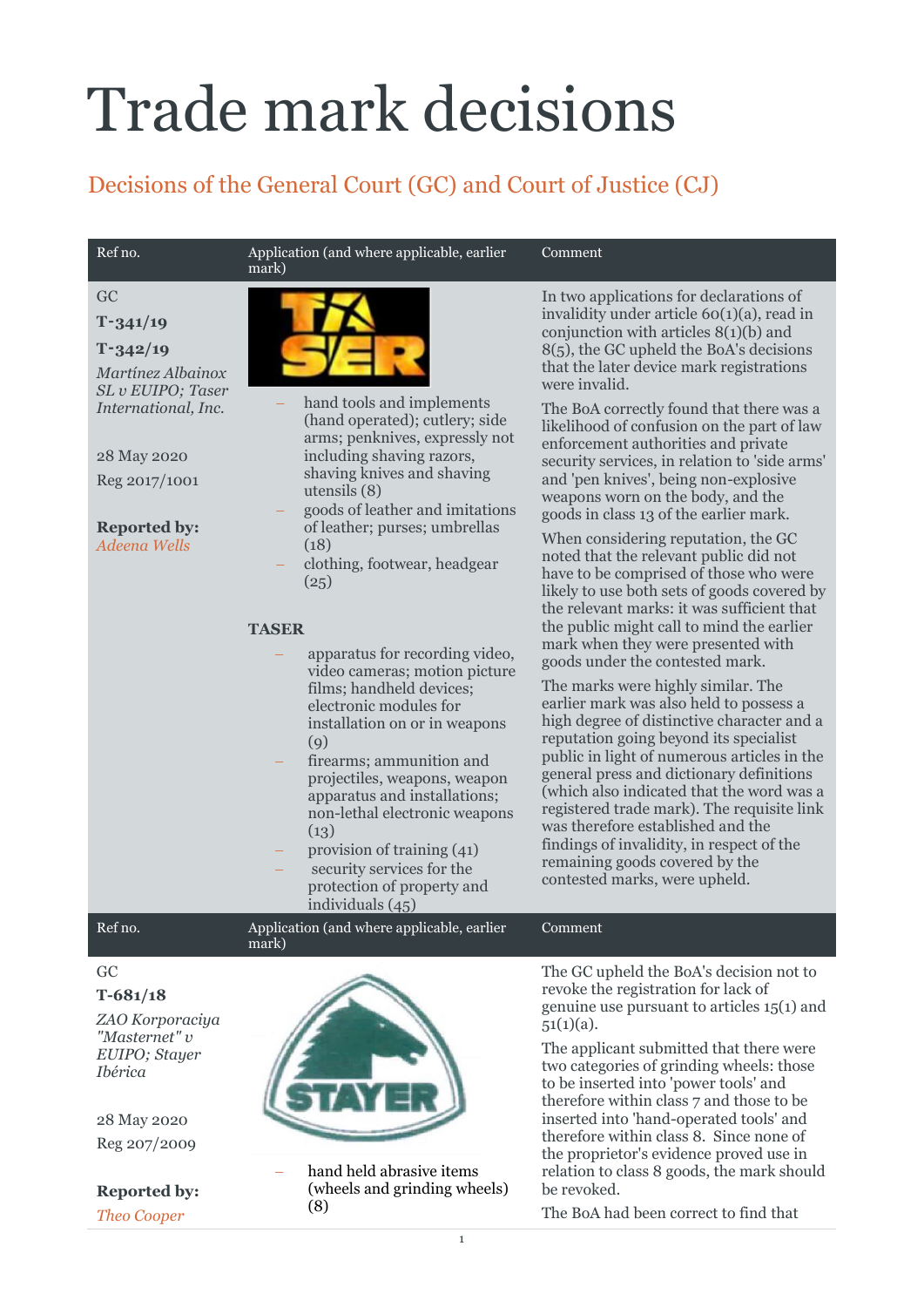genuine use had been made by Stayer Ibérica, notwithstanding that the evidence also demonstrated that the wheels could be inserted into different tools. The GC held that Stayer Ibérica was required to prove use of the mark in relation to the sufficiently homogenous category of abrasive wheels only, such that a sub-categorisation on the basis of the various types of tools was unnecessary. Further, the Nice Classification served administrative purposes and in itself could not determine the characteristics of the goods at issue. Ref no. Application (and where applicable, earlier Comment mark) GC **UMA WORKSPACE** The GC upheld the BoA's decision that there was no likelihood of confusion **T-506/19** clerical services; planning and between the marks pursuant to article conducting of trade fairs; office *Workplace Group*   $8(1)(b)$ . machines and equipment *plc v EUIPO;*  rental (35) The GC upheld the BoA's finding that *Technopolis*  'UMA' was the most distinctive element *Holding Oyj* insurance underwriting; of the mark applied for. Workplace finance services; real estate Group had not submitted any concrete affairs (36) evidence to cast doubt on the BoA's 28 May 2020 rental of meeting rooms, event finding that "workspace", composed of Reg 2017/1001 facilities and temporary office two basic English words, could be and meeting facilities; hire of understood by the public throughout the temporary office space (43) EU. Further, owing to its primary **Reported by:** position 'UMA' was dominant in *Robert Rose* comparison to the descriptive and thus weakly distinctive word element 'workspace'. The GC upheld that there was no likelihood of confusion. The low **VORKSPACE** similarity of the marks, weak distinctive character of the common element of the marks and high degree of attention of the organisation of fairs and trade public were enough to offset the identity shows for business, advertising of the services. and promotion purposes; rental of office machines and The BoA had not called into question the equipment; clerical services validity of the earlier UK registrations. (35) financial services; insurance services; money lending services; real estate services; real estate agency (36) hire of temporary office commercial premises and accommodation; rental of office and commercial furniture (43) **(EUTM and UKTM registrations)**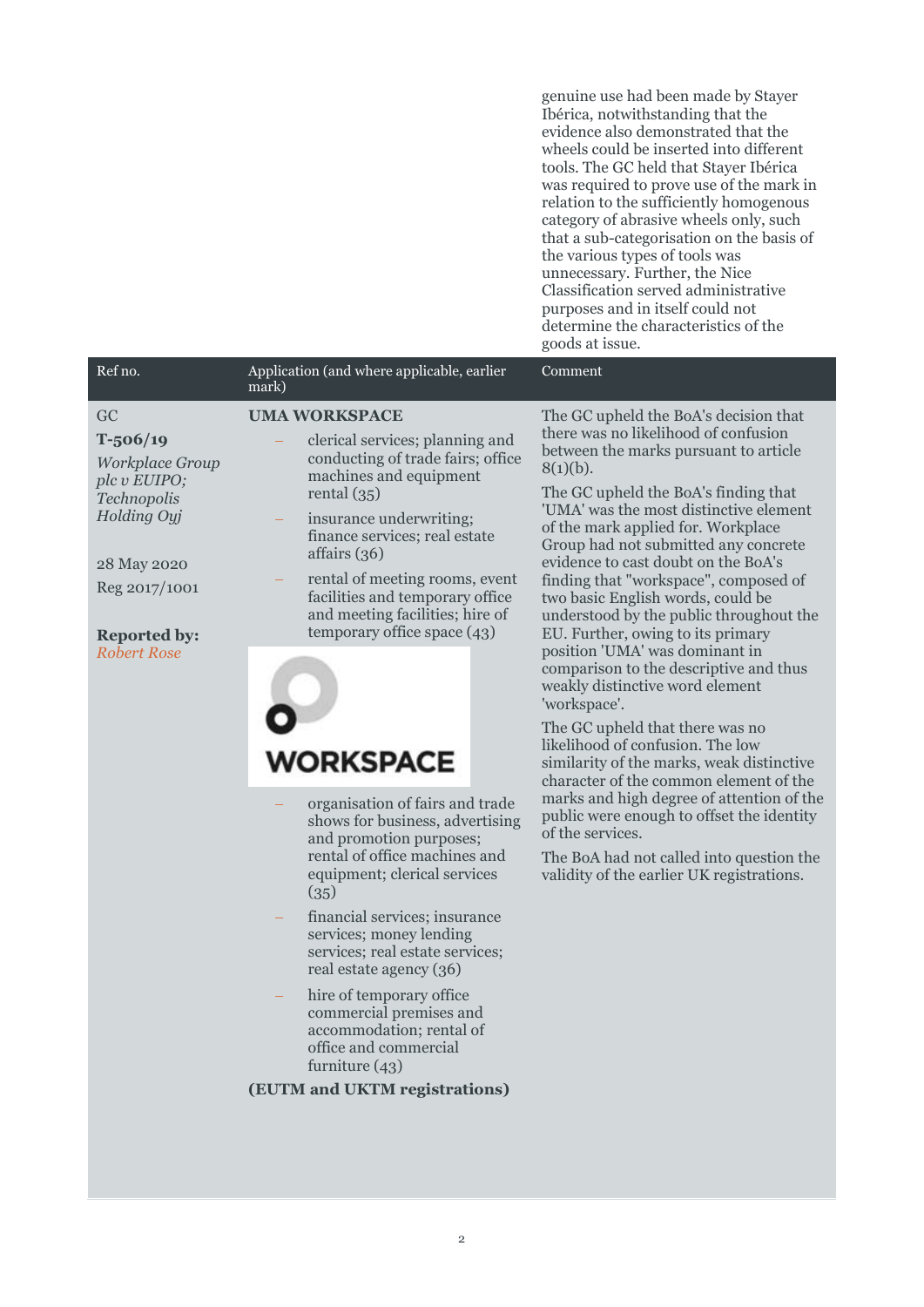#### Ref no. **Application** (and where applicable, earlier mark)

GC

#### **T-717/18**

*B. D. - Boyer Developpement v EUIPO; Philicon-97 AD*

### **T-718/18**

*Boyer v EUIPO; Philicon-97 AD*

10 June 2020 Reg 2017/1001

## **Reported by:**

*Jon Edwards*

## **PHILIBON** EPUIS 195

 fruits and vegetables in various forms including candied, jams, preserves, marmalades, dried, frozen, crystallised and preserved in alcohol (29)

- fresh fruit and vegetables (31)
- fruit drinks and fruit juices. syrups and other preparations for making beverages (32)

## **PHILICON**



- preserved fruits and vegetables including concentrates, purées, spreads and compotes (29)
- natural juices; fruit drinks; nectars (32)

### **(Unregistered marks)**

Ref no. **Application** (and where applicable, earlier

mark)

Comment

In two applications for declarations of invalidity under article 60(1)(a), read in conjunction with articles 8(1)(b) and 8(2)(c), the GC upheld the BoA's decisions that the contested marks were invalid.

The GC found that the BoA had correctly concluded that Philicon had produced sufficient evidence to show that their earlier marks were well known in Bulgaria, within the meaning of article 6bis of the Paris Convention.

The GC noted that the relevant dates for establishing a reputation were the respective filing dates of the contested registrations and the dates of the applications for declarations of invalidity, but that evidence which pre- or postdated the relevant dates was still admissible where it enabled conclusions to be drawn in respect of the situation as at the relevant dates.

Commenting on certain items of evidence submitted by Philicon where the sign FRESH appeared alongside the earlier marks, the GC stated that there was no requirement for a trade mark proprietor to prove use of a mark on its own and independently of any other mark or sign: two or more trade marks could be used jointly without undermining the function of each mark as a means of identifying the goods concerned.

### Comment

GC

**T‑646/19** *eSky Group IP sp. z o.o. v EUIPO; Gerhard Gröpel*

10 June 2020

Reg 2017/1001

**Reported by:** *William Wortley*



 travel arrangement; tour organising; booking of seats for travel and sale of tickets for land, sea and air transport; booking of seats for travel tours; transport brokerage; sightseeing [tourism (39)

The GC upheld the BoA's decision that there was a likelihood of confusion under article  $8(1)(b)$ .

The BoA had been correct in finding that the marks were visually similar to an average degree, and phonetically identical. The structure of the marks, including the tilted lower-case "e" surrounded by a circular line pattern, was likely to be recognised and remembered by the relevant public.

The GC rejected eSky Group's argument that the letter 'e' did not constitute a distinctive element capable of conferring distinctive character on the marks. The GC held that the marks had no meaning with regard to the services at issue, and therefore the degree of distinctiveness was average.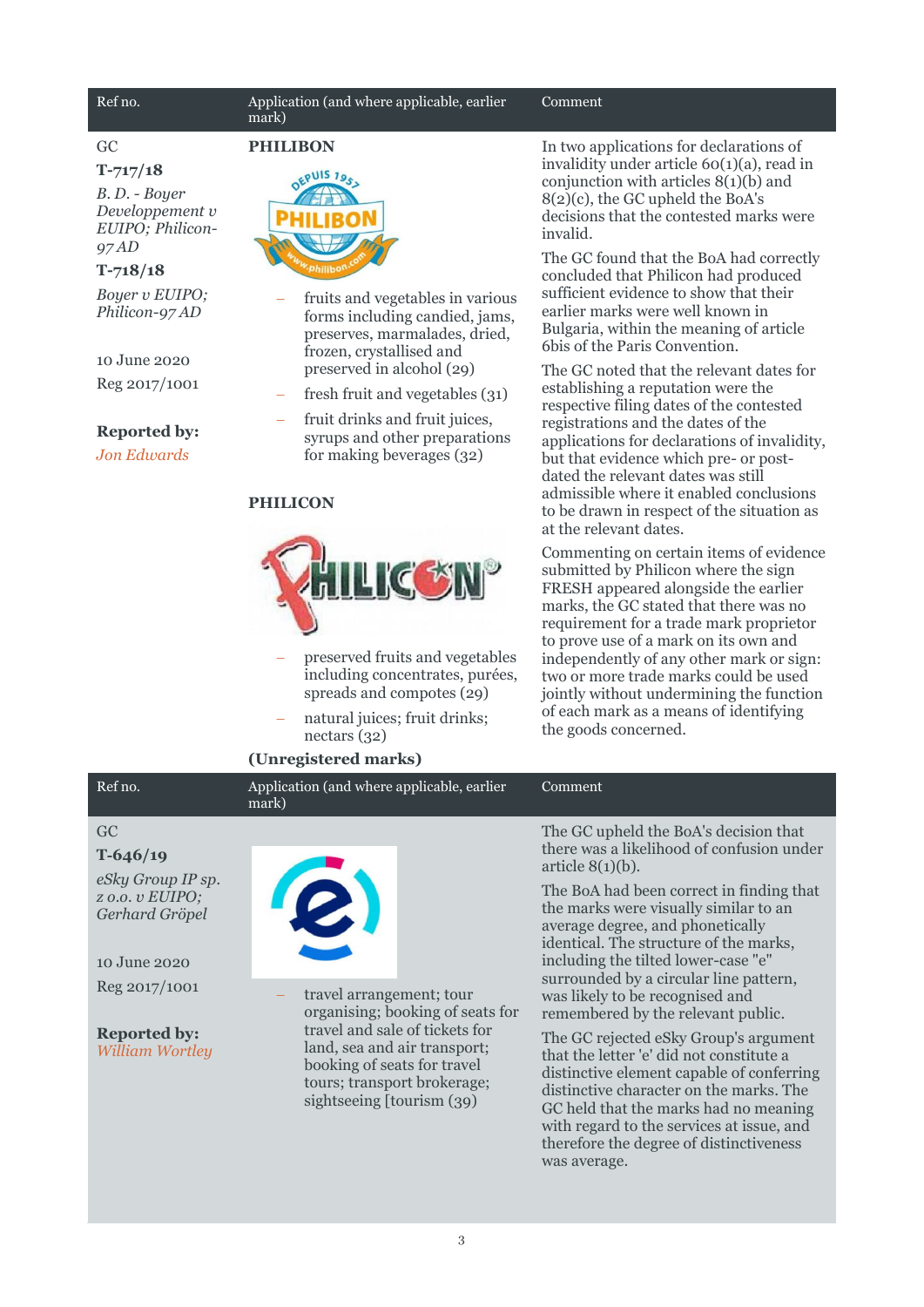|                                                                                                                                         | arranging of travel tours; travel<br>reservation; booking of seats for<br>travel $(39)$                                                                                                                                                                                          |                                                                                                                                                                                                                                                                                                                                                                                                                                                                                                                                                                                                                                                                                                                                                                                                                                                                                                                                                                                       |
|-----------------------------------------------------------------------------------------------------------------------------------------|----------------------------------------------------------------------------------------------------------------------------------------------------------------------------------------------------------------------------------------------------------------------------------|---------------------------------------------------------------------------------------------------------------------------------------------------------------------------------------------------------------------------------------------------------------------------------------------------------------------------------------------------------------------------------------------------------------------------------------------------------------------------------------------------------------------------------------------------------------------------------------------------------------------------------------------------------------------------------------------------------------------------------------------------------------------------------------------------------------------------------------------------------------------------------------------------------------------------------------------------------------------------------------|
| Ref no.                                                                                                                                 | Application (and where applicable, earlier<br>mark)                                                                                                                                                                                                                              | Comment                                                                                                                                                                                                                                                                                                                                                                                                                                                                                                                                                                                                                                                                                                                                                                                                                                                                                                                                                                               |
| GC<br>$T-133/19$<br>Off-White LLC v<br><b>EUIPO</b><br>25 June 2020<br>Reg 2017/1001<br><b>Reported by:</b><br><b>Charlotte Peacock</b> | 0 F F - W H I T E<br>glasses; sunglasses; cases for<br>the laptops, phones, tablets and<br>mp3 players; helmets (9)<br>jewellery; precious and semi-<br>precious stones; watches; watch<br>cases; jewellery cases (14)<br>pillows; cushions; beds;<br>mattresses; furniture (20) | The GC annulled the BoA's decision that<br>the mark was descriptive and lacked<br>distinctive character pursuant to articles<br>$7(1)(b)$ and (c).<br>The BoA's considerations of the elegant<br>character of the colour off-white,<br>involved a subjective assessment and did<br>not make it possible to establish that<br>such colour constituted an objective and<br>inherent characteristic of the relevant<br>goods.<br>The GC held that the fact that the<br>relevant goods may be available in off-<br>white was irrelevant, as it was not<br>reasonable to conclude that off-white<br>would be recognised by the relevant<br>public as descriptive of any intrinsic<br>characteristic of such goods. The direct<br>and specific link between the mark and<br>the goods, required for the application of<br>article $7(1)(c)$ , was therefore absent. The<br>objection under article $7(1)(b)$ was<br>unfounded as it was based solely on the<br>descriptiveness of the mark. |

## **Use in the course of trade by an individual**

## *A v B* **(CJ; Tenth Chamber; C‑772/18; 30 April 2020)**

*The CJ held that under article 5(1), read in conjunction with article 5(3)(b) and (c), of Directive 2008/95, an individual can use a trade mark in the course of trade if the transactions carried out, by reason of their volume, go beyond the scope of a private activity. The fact that an individual receives negligible economic benefit or remuneration for 'using' the trade mark is of no relevance. Robert Milligan reports.*

## Background

B, a natural person resident in Finland, received from China a consignment of 150 ball bearings, used as spare parts in transmission mechanisms, generators and engines and in the construction of bridges and tramways. On those bearings there was affixed the sign, INA. A was the proprietor of a registration for INA covering 'bearings'.

Once customs was cleared in B's name, B withdrew the consignment from the customs warehouse at Helsinki airport and took them to be stored at B's home. A few weeks later, the bearings were delivered to a third party to be exported to Russia. By way of remuneration, B received a carton of cigarettes and a bottle of brandy.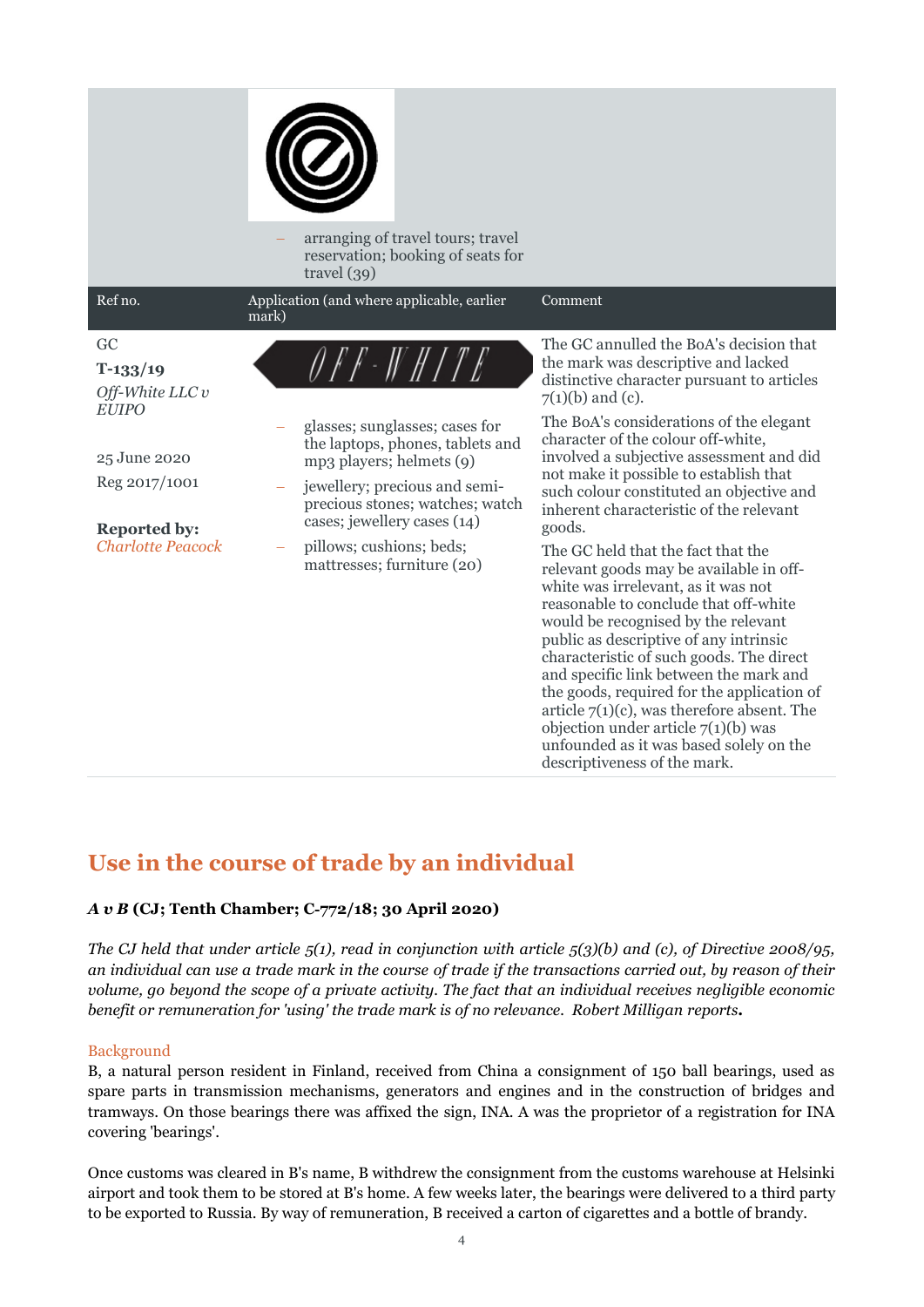Criminal proceedings were brought against B for trade mark infringement, to which A was joined with respect to their civil interest, in the Helsingin käräjäoikeus (Court of first instance of Helsinki, Finland). B was acquitted on the ground that it could not be proved he had deliberately committed an offence. However, the Court ordered B not to continue such conduct and to pay compensation and damages to A for the harm suffered.

On appeal to the Helsingin hovioikeus (Court of Appeal of Helsinki, Finland), the Court held that B's activity was equivalent to an act of storage and onward transport of goods, and it had not been B's objective to obtain any economic benefit. The remuneration received was held to be consideration for the storage of the goods and not for the economic exploitation of the goods in the course of business. The Court dismissed the claim, finding that B had not used in the course of trade a sign similar to the registered trade mark and the claim made by A for compensation and damages was, therefore, unfounded.

A appealed to the Korkein oikeus (Supreme Court, Finland) who stayed the proceedings and referred four questions to the CJ; in circumstances where a person not engaged in trade as an occupation, takes delivery of goods affixed with a trade mark, stores those goods and releases them for free circulation in a Member State, is that person using that trade mark in the course of trade?

## Decision

The CJ held that the exclusive rights conferred by a trade mark may be relied on by a proprietor only against economic operators within the context of a trading business, or, where the transactions carried out, by reason of their volume, frequency or other characteristics, went beyond the scope of a private activity. In the present case, the CJ found that ball bearings used in heavy industry were manifestly not intended for private use and so the transaction had to be considered as falling within the scope of a trading business. Furthermore, a person who made known their address as the place to which the goods concerned were to be shipped, who completed the custom clearance of those goods and released them for free circulation was importing those goods.

The CJ found that a person acted in the course of trade where goods were imported and released for free circulation. There was no need to examine subsequent dealings with those goods, for example, whether they have been stored or put on the market within the EU or exported to a non-EU country. In addition, the significance of the remuneration the importer received by way of consideration was of no relevance.

## **Assessment of inherent and acquired distinctive character**

## *Louis Vuitton Malletier ('LV') v EUIPO (Norbert Wisniewski)* **(General Court; T-105/19; 10 June 2020)**

*The GC held that, in assessing whether a figurative mark had inherent distinctive character, the BoA was entitled to rely on well-known facts about the norms and customs of goods in the relevant sector, where those facts corroborated the evidence submitted by the applicant. However, the BoA had erred in its assessment of whether the mark had acquired distinctive character, by limiting its analysis to a small selection of the total evidence submitted, without adequate explanation. Elizabeth Greene reports.*

## Background

LV is the owner of an international registration (designating the EU) for the figurative mark shown below, in respect of goods in class 18, including 'suitcases… luggage… handbags… purses' etc. (the "LV Mark").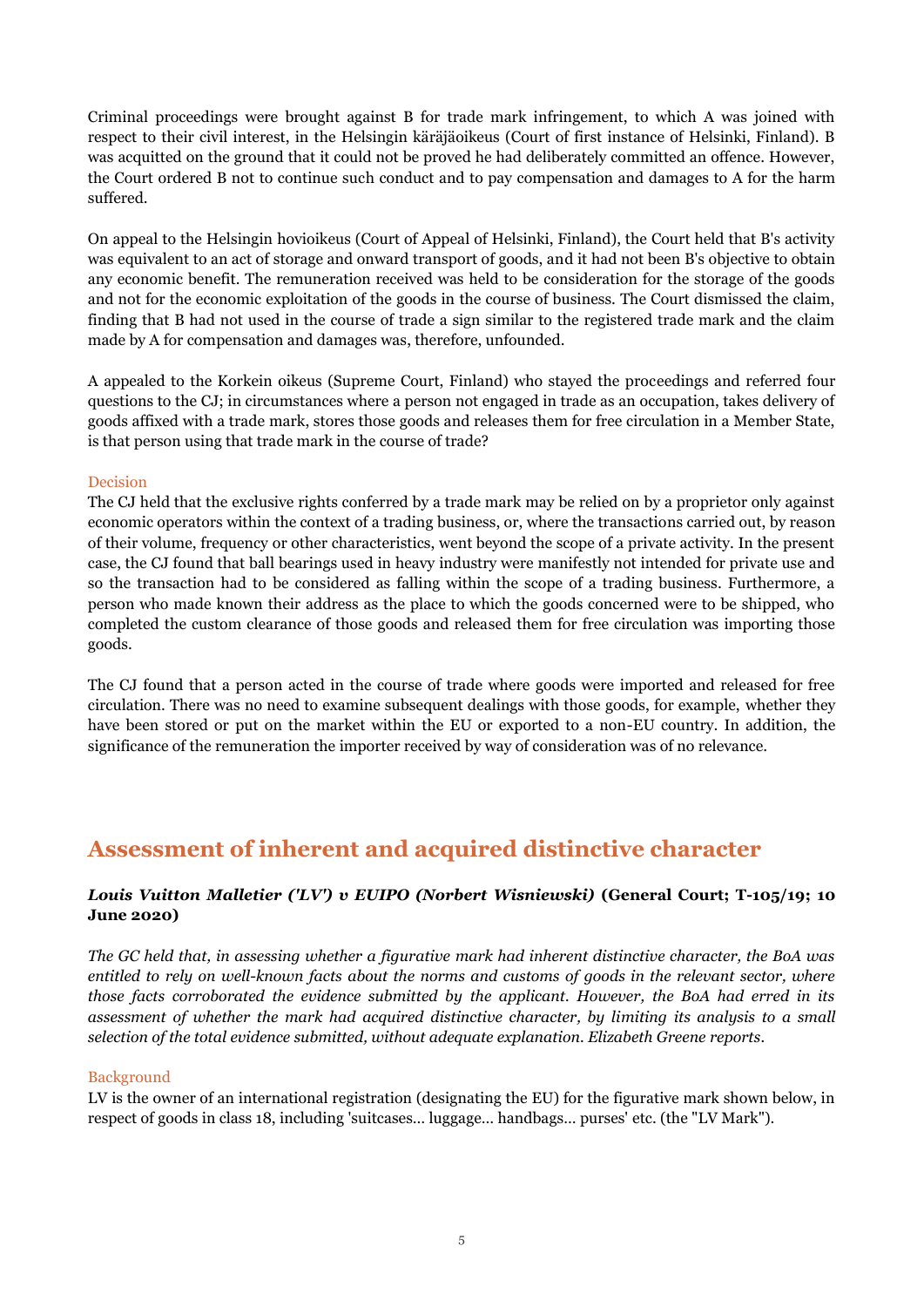

Wisniewski filed an application for a declaration of invalidity with respect to the LV Mark, on the basis that it was devoid of distinctive character. The Cancellation Division upheld Wisniewski's application, and the BoA dismissed LV's appeal. LV then appealed to the GC. The GC annulled the BoA's decision for the following reasons.

## Did the BoA incorrectly assess the inherent distinctive character of the LV Mark?

LV alleged that the BoA had infringed the burden of proof in invalidity proceedings, by basing its decision not just on the evidence supplied by the applicant (who had the burden of proving that the LV Mark was not valid), but also on certain 'well-known facts'. The BoA noted that the LV Mark consisted of a pattern designed to be placed on the outside surface of goods; therefore the case law relating to the distinctive character of three dimensional goods was relevant. Accordingly, only a mark which departed significantly from the norms and customs of the relevant sector could indicate origin and possess distinctive character. In its decision the BoA relied on the 'well-known fact' that a chequerboard design with a weft and warp pattern inside the squares was a traditional and commonplace pattern with respect to goods in class 18, and did not depart significantly from the norm. The GC held that, although a registered trade mark enjoys a presumption of validity, that does not preclude the EUIPO from relying on well-known facts observed by it in the context of invalidity proceedings, and which the examiner may have omitted to consider during the registration procedure. The GC also confirmed that the BoA was correct to consider it a well-known fact that the chequerboard pattern was a basic and commonplace design that did not depart significantly from the norm of the sector, in the sense that it was a fact that is "likely to be known by anyone or may be learnt from generally accessible sources". The BoA was therefore correct in its assessment of the inherent distinctive character of the LV Mark.

### Did the BoA incorrectly assess the distinctive character acquired through use of the LV Mark?

LV alleged that the BoA had erred in its assessment of the distinctive character acquired by the LV Mark. The GC noted that, due to the unitary nature of the EU trade mark, in order to be valid it must have distinctive character, inherent or acquired, throughout the European Union. LV therefore needed to provide evidence to establish acquisition of distinctive character in each Member State, either globally for all the Member States, or separately for different Member States or groups of Member States. It was not required to provide the same types of evidence for each Member State. LV provided a wide range of evidence to demonstrate acquired distinctive character throughout the EU, producing 68 exhibits in total, including sales data, market share figures, invoices, advertising campaigns, press coverage, social media posts, statements from expert organisations, and public surveys.

In the contested decision, the BoA approached this assessment by dividing the EU Member States into three groups, and focussing its analysis on Group 3, which consisted of Member States where LV did not have any physical shops. The BoA then identified which evidence was, in its view, relevant to an analysis of whether the LV Mark had acquired distinctive character in the Group 3 Member States, without explaining why it considered the other evidence to be irrelevant. On the basis of that limited selection of evidence, the BoA concluded that the LV Mark had not been shown to have acquired distinctive character in the Group 3 Member States. Therefore, it went on to conclude that the LV Mark could not have acquired distinctive character throughout the EU.

The GC held that, in only examining a small part of the submitted evidence, without explaining its decision, the BoA had erred in law. Some of the evidence that was not taken into consideration by the BoA was potentially relevant to the assessment of whether the LV Mark had acquired distinctive character in the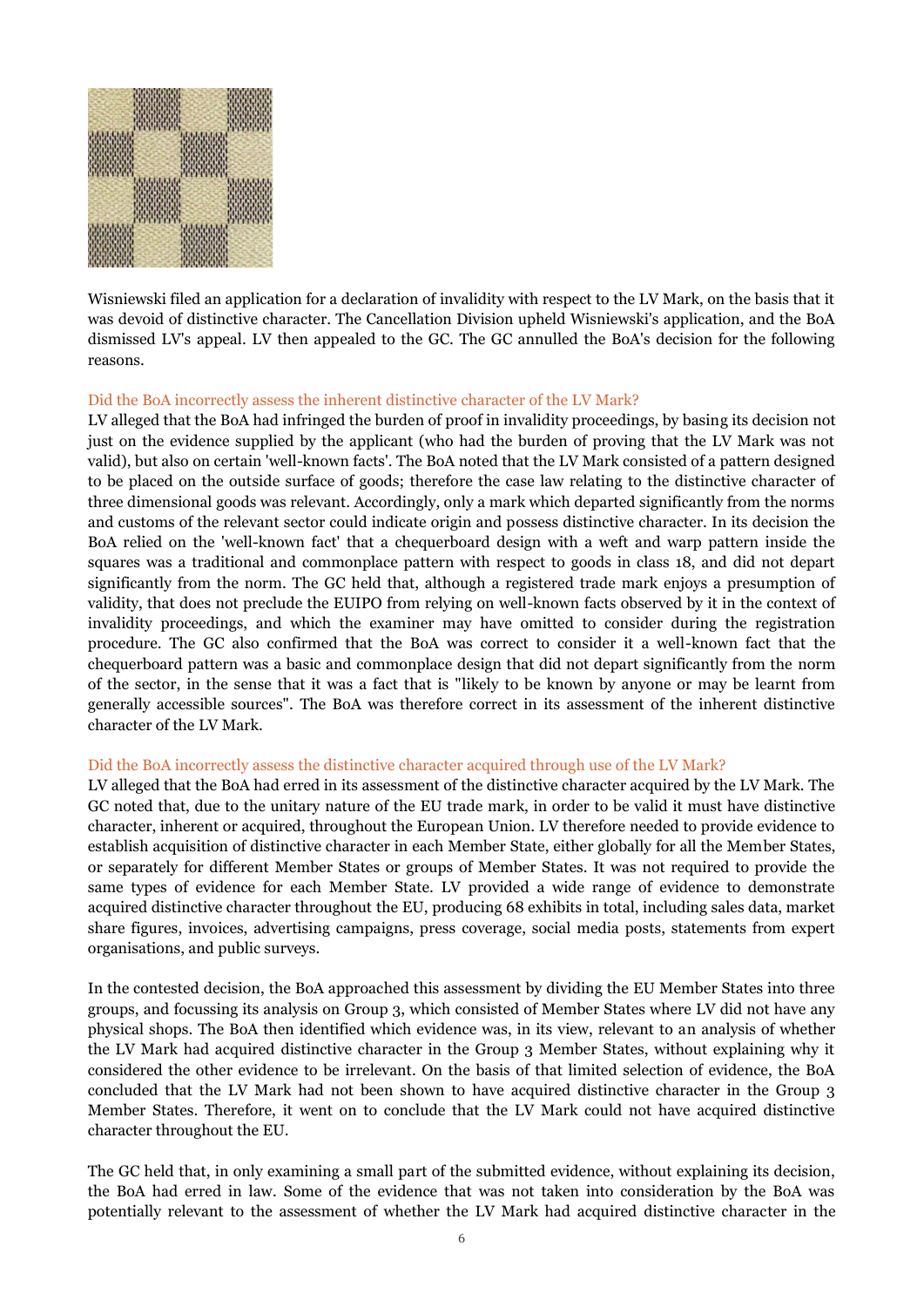Group 3 Member States. The BoA should have examined all the evidence relating to use of the LV Mark, in particular use on the internet. The GC noted that the fact that a proprietor did not have a physical shop in a Member State did not necessarily mean that the relevant public could not become familiar with a mark as originating from that proprietor e.g. by seeing it used on websites or social media accessible throughout the EU.

## **Admissibility of arguments not put forward before the Board of Appeal**

## *Przedsiębiorstwo Produkcyjno-Handlowe 'Primart' Marek Łukasiewicz ("Primart") v EUIPO; Bolton Cile España SA* **(CJ; C-702/18 P; 18 June 2020)**

*The CJ held that the GC had erred in declaring Primart's arguments inadmissible under article 76(1), as the distinctive character of the earlier mark in opposition proceedings properly formed part of the subject matter of proceedings before the BoA, irrespective of whether one of the parties had submitted arguments on the issue. Ciara Hughes reports.*

Primart had applied to register the figurative sign below at the EUIPO for various foodstuffs in class 30.



Bolton Cile España, SA opposed the application on the grounds of a likelihood of confusion under article 8(1)(b), based on an earlier Spanish trade mark registration for the word mark PRIMA covering various foodstuffs in class 30. The EUIPO dismissed the opposition. However, on appeal, the BoA held that there was a likelihood of confusion from the perspective of the relevant Spanish public. In particular, the BoA considered that the earlier mark's level of inherent distinctive character was average as the word 'prima' meant 'female cousin' or 'bonus payment' for the relevant Spanish consumer, so would not have been understood as a laudatory term as it might have been in other languages of the European Union. Primart appealed to the GC.

The GC upheld the BoA's decision and considered that Primart's arguments concerning the allegedly weak distinctive character of the earlier mark were inadmissible under article 76(1) as they had not been put forward before the BoA. Primart appealed to the CJ challenging the GC's finding that its arguments were inadmissible.

The CJ considered that the BoA was required to decide on all issues which were necessary to ensure the correct application of the relevant regulation, and in relation to which it had all information required to make such a decision. This was the case regardless of whether an element of law related to those issues had been relied on by the parties. In the context of opposition proceedings based on article 8(1)(b), this meant that the EUIPO was obliged to examine the inherent distinctiveness of the earlier mark, even if the issue was not raised by one of the parties. As a result, the inherent distinctiveness of the earlier mark was an issue forming part of the subject matter of the proceedings before the BoA within the meaning of article 188 of the Rules of Procedure of the General Court. The GC had therefore erred in declaring Primart's arguments on the weak distinctive character of the earlier mark inadmissible under article 76(1).

Due to the nature of the global assessment of the likelihood of confusion, which required consideration of all relevant factors, including the distinctive character of the earlier mark, the CJ held that it could not be ruled out that the GC would have reached an alternative decision had it considered Primart's arguments on the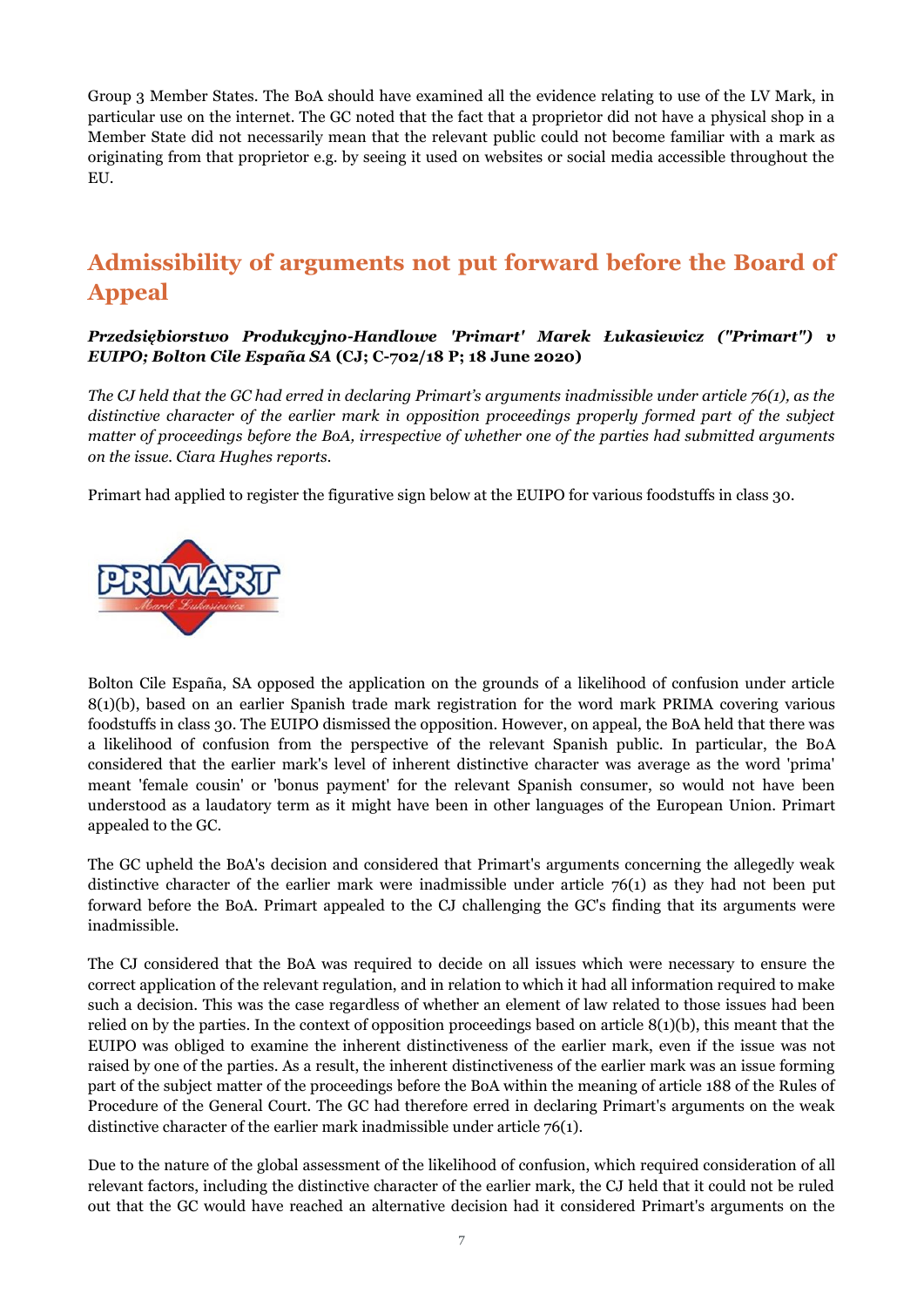weak distinctiveness of the earlier mark. The CJ therefore set aside the GC's decision (reported in *CIPA Journal* November 2018) and referred the case back to the GC for judgment.

## **Protected designations of origin**

*Les Grands Chais de France SAS ("LGC") v Consorzio di Tutela della Denominazione di Origine Controllata Prosecco (the "Consorzio")\** **(Nugee J; [2020] EWHC 1633 (Ch); 5 June 2020)**

*The High Court upheld the UKIPO's decision at first instance finding the figurative trade mark NOSECCO unlawfully evoked the Protected Designation of Origin ("PDO") for Prosecco and deceived the public as to the nature of the goods. Lauren Kourie reports.*

French wine producer, LGC, sought protection in the UK for the international trade mark registration shown below, covering "non-alcoholic wines; non-alcoholic sparkling wines" in class 32. The trade mark is used as a product label for LGC's alcohol-free sparkling wine NOSECCO.



The Consorzio is an association established to protect and promote the name "Prosecco", which is a PDO in the EU. Pursuant to the PDO, use of the word is reserved for wines which meet specific conditions relating to the region of Italy from where the grape is grown, the grape variety, the cultivation method and the minimum alcohol strength.

Before the IPO, the Consorzio successfully opposed the trade mark application on two grounds: firstly, use of the mark was prohibited by EU law under section 3(4) Trade Marks Act as NOSECCO evoked the PDO for Prosecco within the meaning of article 103(2)(b) of Regulation 1308/2013 (the "Regulation") and secondly, NOSECCO was of such a nature as to deceive the public as to the origin of the goods under section 3(3)(b).

The Court dismissed LGC's appeal for the following reasons:

## Evocation of the PDO (section 3(4))

The main thrust of LGC's appeal on section 3(4) was that the Hearing Officer did not properly apply the appropriate legal tests and that her findings of fact were not supported by a fair assessment of the evidence.

For instance, LGC submitted there were gaps in the evidence, including no expert evidence as to the similarity between NOSECCO and Prosecco. However, the Judge disagreed commenting that the similarities between them were obvious. In fact, LGC had gone out of its way to portray NOSECCO as similar to a sparkling wine by presenting it in a typical Prosecco-like bottle, advertising it at celebratory occasions in flute-shaped glasses and describing it by reference to its colour, nose and palate in a way that was reminiscent of wine. NOSECCO's only differences stemmed from the fact it was non-alcoholic.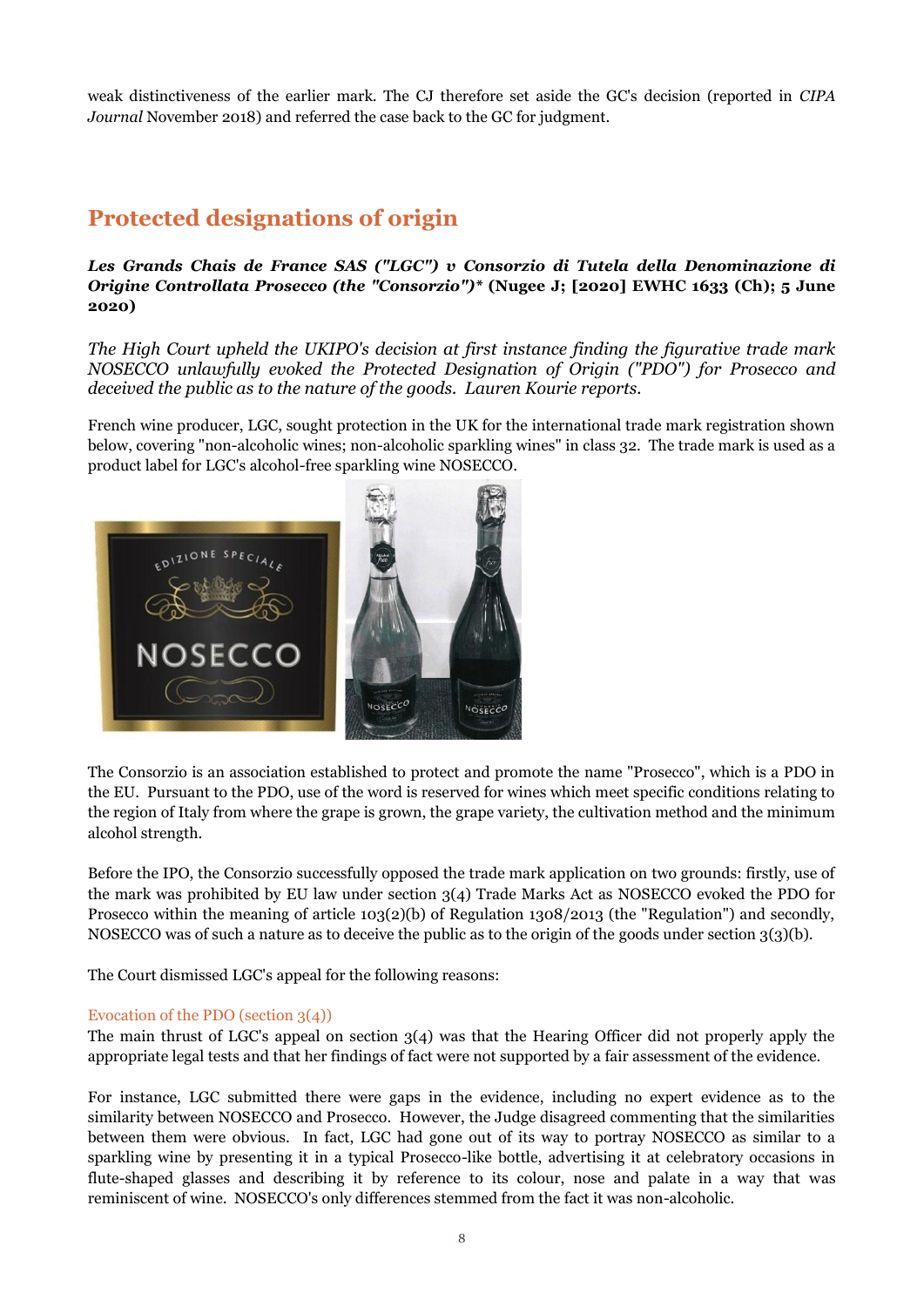Furthermore, LGC submitted there was a requirement for actual evidence of consumers having established a link between NOSECCO and the PDO, which was not established as the only evidence provided was inadequate, second-hand social media evidence. The Judge rejected this stating the case law suggested it was the "presumed reaction of consumers" that should be taken into account and in any event, the social media evidence and press articles strongly supported the conclusion that the mark evoked the PDO and that such a link was therefore established. For example, the Judge highlighted use of hashtags including #noalcoholprosecco and #AlcoholFreeProsecco, which showed that consumers regarded NOSECCO as a nonalcoholic version of Prosecco. The Court found that this evidence demonstrated the genuine and unprompted perception of ordinary consumers, which in fact had distinct advantages over evidence specifically prepared for litigation.

The Judge therefore found the Hearing Officer entitled to conclude that NOSECCO evoked the PDO, indeed, he doubted that the Hearing Officer could properly have come to any other conclusion.

*Although the Judge had dismissed the appeal at this point, he went on to discuss LGC's choice of the*  NOSECCO *name. LGC's position was essentially that* NOSECCO *was a made-up word which suggested the product was not alcoholic; not Prosecco; and not dry (i.e. a combination of 'no' and the Italian word 'secco' meaning dry). However, the Judge commented that the Hearing Officer was entitled to form a view as to the presumed reaction of consumers, which did not depend on the original derivation of the name. Furthermore, the Judge considered the inclusion of 'no', supposedly to convey that NOSECCO was not Prosecco, actually had the opposite effect of causing an association and giving the impression it was a Prosecco-like drink. In evidence, LGC had in fact referred to the name as a "parody of Prosecco" and to its "witty nature" or "clever concept", which the Judge thought came very close to accepting that the intent behind the name, or at least its effect, was to make consumers think of Prosecco. It was not necessary that the consumer believed the product to actually be Prosecco, as it is clear that the Regulation covers formulations such as "Prosecco-like", "in the style of Prosecco" or even "imitation Prosecco". The average consumer would understand that products so labelled were not actually Prosecco, but this did not prevent them being examples of evocation.* 

### Deception as to the nature of the goods (section 3(3)(b))

The Judge held that the Hearing Officer was entitled to find use of NOSECCO created a "sufficiently serious risk" that consumers would be deceived as to the nature of the goods. LGC had criticized the Hearing Officer's view that consumers would mistakenly believe NOSECCO was in some way compliant with the PDO as LGC submitted NOSECCO was clearly not compliant with the very detailed and onerous Prosecco specification requirements. The Judge found this argument irrelevant as consumers could not be expected to have such a detailed knowledge of the specification; consumers merely had to believe the mark in question had some connection to the PDO.

### Prohibition on use of the protected name

The Consorzio also attempted to uphold the Hearing Officer's decision under section 3(4) on an alternative basis by submitting that use of NOSECCO was prohibited by article 103(2)(a) of the Regulation. Given the appeal had been dismissed, the Judge considered it unnecessary to reach a conclusion on this ground, but stated if it had it would not have succeeded as NOSECCO could not be described as use of the protected name Prosecco, whether a misspelling or otherwise.

The reported cases marked \* can be found at http://www.bailii.org and the CJ and GC decisions can be found at http://curia.euro pa.eu/jcms/jcms/j\_6/hom